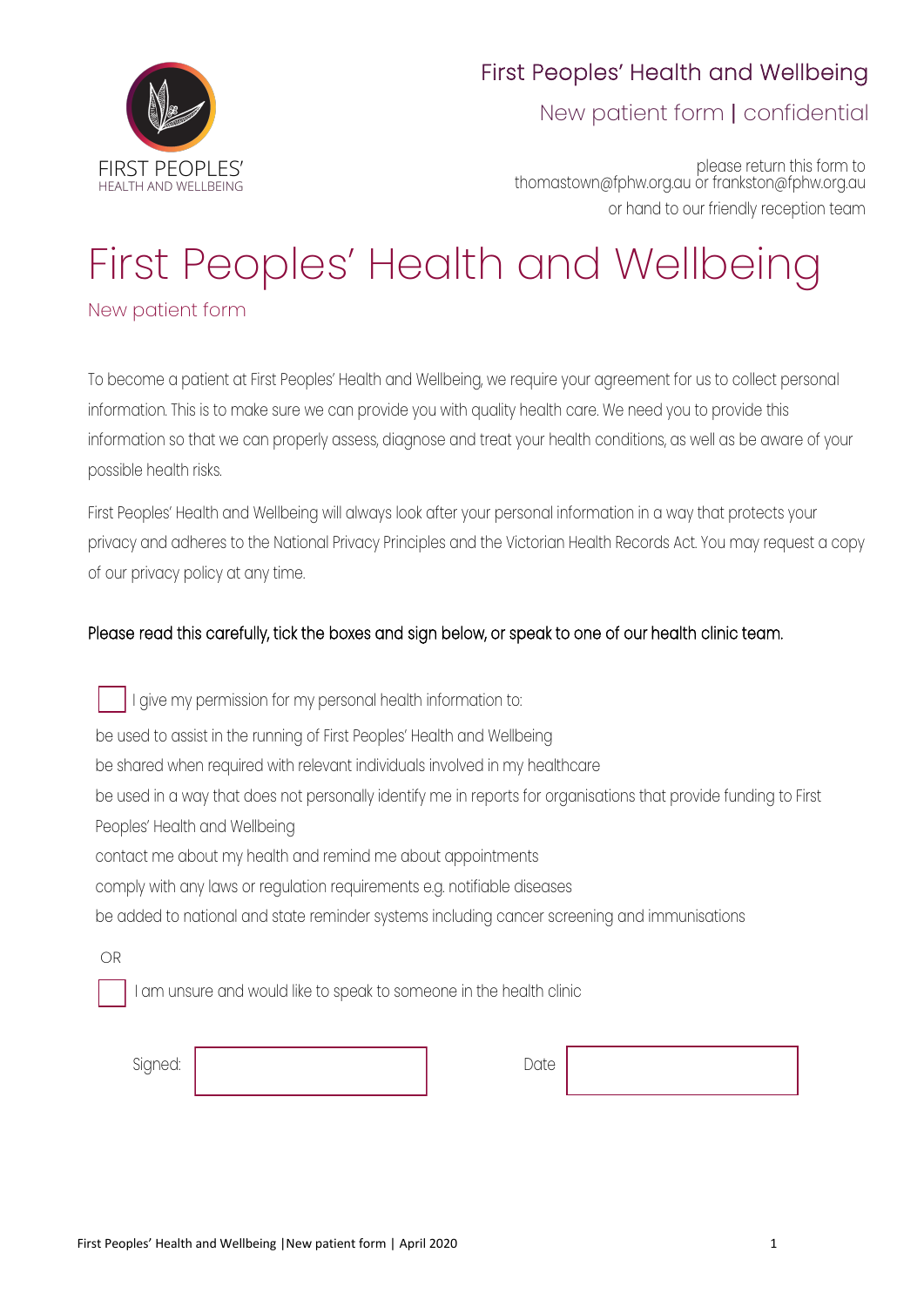New patient form | confidential

| Your details                                                |                                                                 |
|-------------------------------------------------------------|-----------------------------------------------------------------|
| First name                                                  | Middle name<br>Last name                                        |
| Date of Birth                                               | Age<br>Preferred name                                           |
| Female<br>Male<br>Sex<br>Gender<br>Male<br>Female           | Intersex<br>Other                                               |
| Aboriginal<br>Are you:<br>Non-Indigenous<br>Who's your mob? | Torres Strait Islander<br>Aboriginal and Torres Strait Islander |
| Card details                                                |                                                                 |
| Name on Medicare card                                       |                                                                 |
| Medicare number                                             | Ref<br>Expiry                                                   |
| Pensioner / Health Care Card                                | Ref<br>Expiry                                                   |
| number DVA card number                                      | White<br>Gold<br>Expiry                                         |
| Do you have ambulance cover?                                | No<br>Yes                                                       |
| Did you opt-out of MyHealthRecord?                          | Yes!<br>No                                                      |

#### Contact details - please update us if you change any of these details

| Home Address    |  |
|-----------------|--|
| Mailing address |  |
| Mobile number   |  |
| Home number     |  |
| Work number     |  |
| Email address   |  |

#### Communication consent

Agree to receive SMS messages about appointments

Agree to receive SMS messages about news and events

Agree to receive email newsletter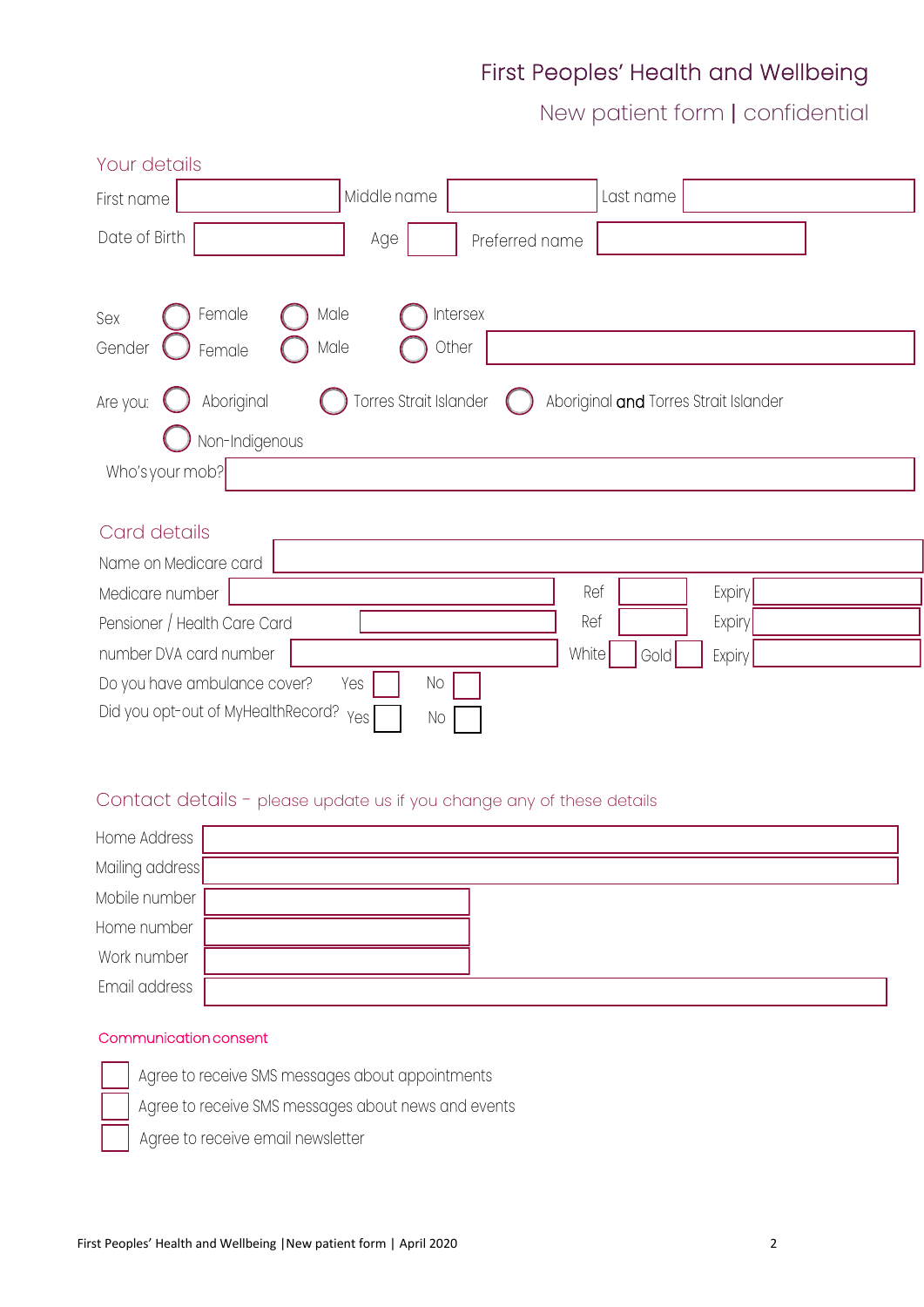New patient form | confidential

## Emergency contact details

#### I understand it is my responsibility to update First Peoples' Health and Wellbeing with my correct contact details

| Next of kin contact name                                                                                                                                                                                                  |  |  |  |  |
|---------------------------------------------------------------------------------------------------------------------------------------------------------------------------------------------------------------------------|--|--|--|--|
| Next of kin contact number                                                                                                                                                                                                |  |  |  |  |
| Next of kin relationship to you                                                                                                                                                                                           |  |  |  |  |
| Emergency contact name                                                                                                                                                                                                    |  |  |  |  |
| Emergency contact number                                                                                                                                                                                                  |  |  |  |  |
| Emergency contact relationship to you                                                                                                                                                                                     |  |  |  |  |
| How people live in your house?<br><b>No</b><br>Do you currently work?<br>Yes<br><b>No</b><br>Do you have a carer?<br>Yes<br><b>No</b><br>Are you a carer?<br>Yes<br>Do you have any pets?<br>How many?<br>Yes<br>$\rm No$ |  |  |  |  |
| Medical records                                                                                                                                                                                                           |  |  |  |  |
| Do you require your medical records to be transferred from another clinic?                                                                                                                                                |  |  |  |  |
| Name of clinic<br>Doctors name                                                                                                                                                                                            |  |  |  |  |
| Town of clinic                                                                                                                                                                                                            |  |  |  |  |

## Previous medical history

| Do you have, or have had, any of the following: |  |                           |  |
|-------------------------------------------------|--|---------------------------|--|
| Arthritis                                       |  | Breathing problems        |  |
| Cancer                                          |  | Chronic pain              |  |
| <b>Diabetes</b>                                 |  | Heart problems            |  |
| High blood pressure                             |  | High cholesterol          |  |
| Kidney problems                                 |  | Liver problems            |  |
| Low blood pressure                              |  | Men's business problems   |  |
| Mental health conditions                        |  | Women's business problems |  |
| Other (please list)                             |  |                           |  |
|                                                 |  |                           |  |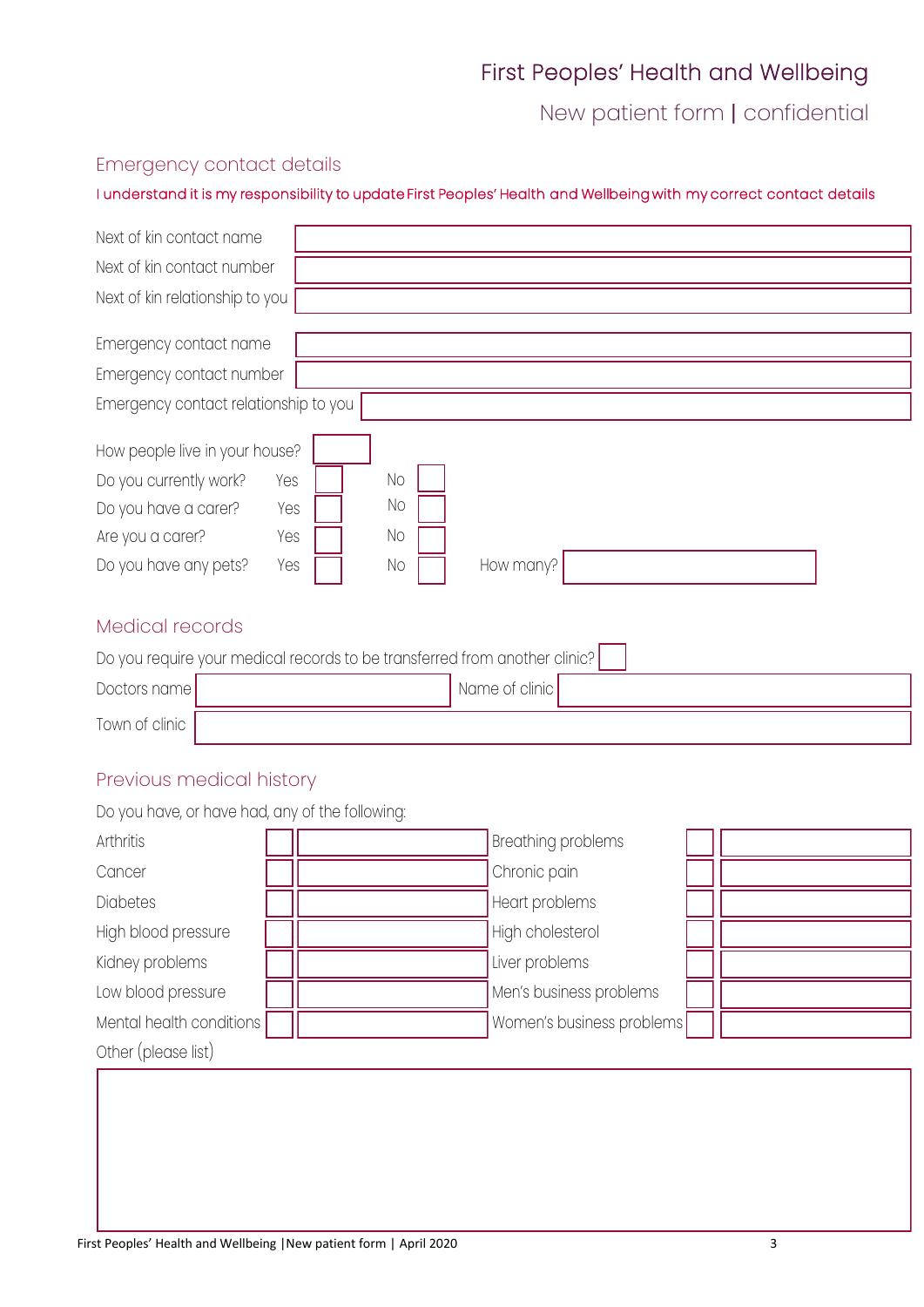New patient form | confidential

#### Current medications

Which medications do you take currently? Include over-the-counter and natural medicines

#### Recent trips to hospital

| What for |                |
|----------|----------------|
| Year     | Which hospital |
|          |                |
| What for |                |
| Year     | Which hospital |
|          |                |
| What for |                |
| Year     | Which hospital |
|          |                |

## Other health information

#### Allergies

|          | Do you have any allergies or sensitivities? Yes | No            |  |
|----------|-------------------------------------------------|---------------|--|
| To what? |                                                 | What happens? |  |
| To what? |                                                 | What happens? |  |
| To what? |                                                 | What happens? |  |
| To what? |                                                 | What happens? |  |
| To what? |                                                 | What happens? |  |

## Family medical history

Please let us know the medical history of your close family members and who in your family has/had these conditions